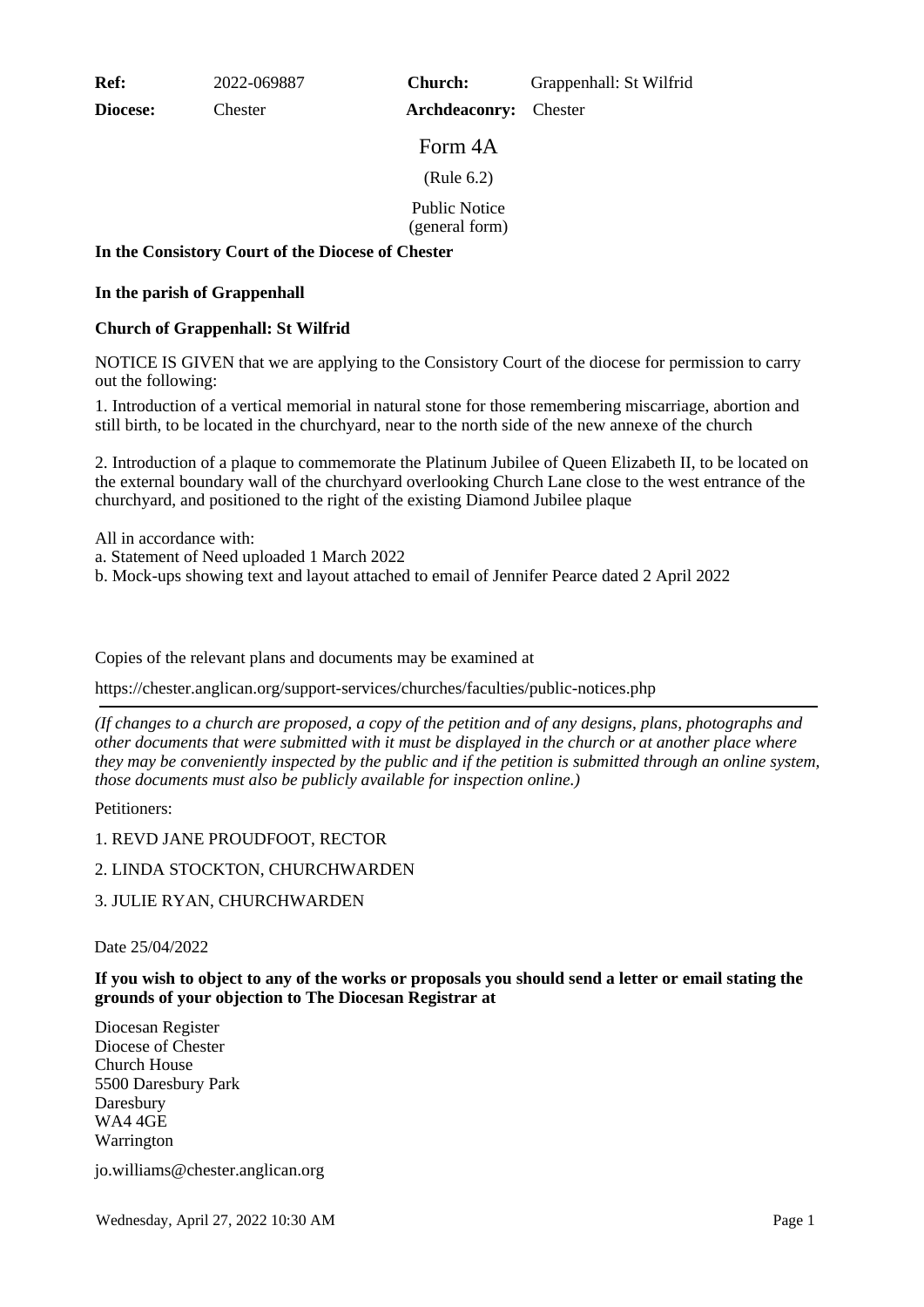**so that your letter reaches the registrar not later than 25/05/2022. A letter of objection must include your name and address and state whether you live in the parish and/or your name is entered on the church electoral roll of the parish or any other basis on which you have an interest in the matter.**